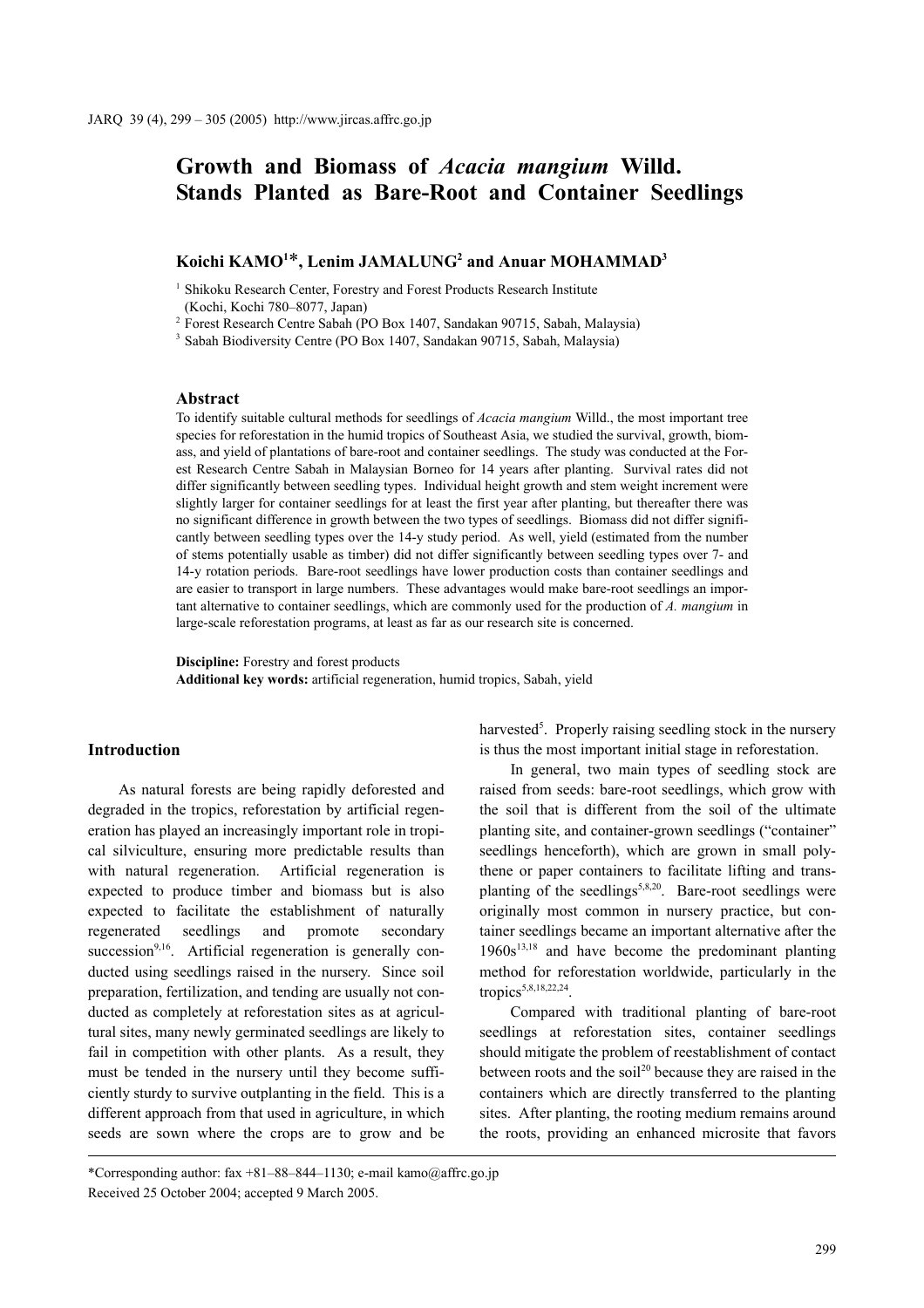good root-soil contact<sup>13</sup>. In contrast, reestablishment of contact between roots and soil is believed to be a crucial problem for bare-root seedlings $2^0$ . These beliefs suggested that container seedlings had an advantage over bare-root seedlings in terms of their survival and growth after outplanting<sup>5,8,13</sup>.

Although differences in survival and growth between bare-root and container seedlings have been well studied in Europe and North America<sup>18</sup>, much less research has been done on this difference in the tropics, where soil and environmental conditions differ dramatically from those in temperate zones. In particular, there is no information on whether the type of seedling used in reforestation would affect the biomass and final yield of plantations. In practical forestry, we must evaluate both the initial growth performance of the seedlings and the yield of the stand at harvesting.

The present study aimed to clarify whether container or bare-root seedlings were superior in terms of seedling growth and survival and of biomass and timber production at harvesting time in stands of *A. mangium* Willd., which is the most widely planted plantation tree species in the humid tropics of Southeast Asia, as well as in Sabah, in Malaysian Borneo. The goal was to help select the most suitable cultural method for the seedlings of this species.

# **Materials and methods**

#### **1. Study stand**

The study stand was an *A. mangium* plantation at the Forest Research Centre Sabah at Kolapis, about 60 km west of Sandakan (latitude 5°54′N, longitude 118°04′E), in Malaysian Borneo. The area has a tropical wet climate, and meteorological data indicate a mean annual temperature of 27.8ºC and a mean annual precipitation of 2,970 mm from 1988 through 2002<sup>10</sup>. Monthly precipitation is generally greatest from November through February. The soil type at the experimental site is a profondic alisol<sup>6</sup>. The experimental site is located along a gentle ridge and at the upper part of a slope.

Two types of plots (each 21 m  $\times$  21 m) were established in November 1988: one planted with bare-root seedlings and another planted with container seedlings. There were three replicates of each plot in which each 49 seedlings were planted with  $3 \text{ m} \times 3 \text{ m}$  spacing. Planting was done after cutting the degraded natural forest. Container seedlings were produced in black perforated polythene bags 15 cm  $\times$  23 cm (diameter  $\times$  depth) in size. Germinant seedlings were raised for 3 weeks on the seedbed and thereafter transplanted to the bags and grown for 4 months in the nursery before outplanting in December 1988. The soil in the containers was the topsoil taken from natural forest near Kolapis. The bare-root seedlings were grown for 5 months in the nursery. Seeds were directly sowed to the seedbed in July 1988 and germinant seedlings were grown in the seedbed through December 1988. The root pruning was conducted 2 weeks before outplanting with remaining roots of 10–15 cm lengths. In planting, seedlings were lifted from the seedbed at 15:00 p.m. and collected in a gunny sack and then directly transferred to the field. Outplanting was conducted between 16:00 and 18:00 p.m. to avoid excessively hot weather during the day.

#### **2. Study method**

To study the survival and growth of the two types of seedling, after planting in 1988, the height of each seedling in each plot was measured every 2 months until 1 y after planting. Thereafter, the height and diameter at breast height (DBH) of every tree were measured at irregular intervals until 2002.

To study the yield of the two types of stands, we destructively sampled 15 sample trees of different sizes within and outside the stands during an April 2002 thinning of the *A. mangium* stand and measured the dimensions of each tree and the fresh weights of the stems. We then estimated the oven-dry weight of each stem by multiplying the fresh weights by a dry:fresh ratio calculated for stem samples that had been dried for 10 days in a drying oven at a temperature of 95ºC. We then used the following allometric equation to estimate the total stem biomass in each plot:

$$
W_S = 0.0219(D^2H)^{0.9827}
$$
 (1)

with  $R^2 = 0.9941$ . *Ws* denotes the oven-dry weight of the stem (kg), and  $D<sup>2</sup>H$  denotes the square of the DBH (cm) multiplied by the tree's height (m). We estimated the stem biomass in each plot by applying equation (1) to the measured DBH and height of every tree, using the values measured at irregular intervals more than 1 y after planting. This particular allometric equation can be applied to trees at different stages of forest development to estimate stem biomass $14,15$ .

To estimate the stem biomass in each plot during the first year after planting, when only heights were measured because many seedlings had not yet grown above breast height, we used the following allometric equation:

$$
W_s = 0.0173(H)^{2.7804}
$$
 (2)

with  $R^2 = 0.9202$ .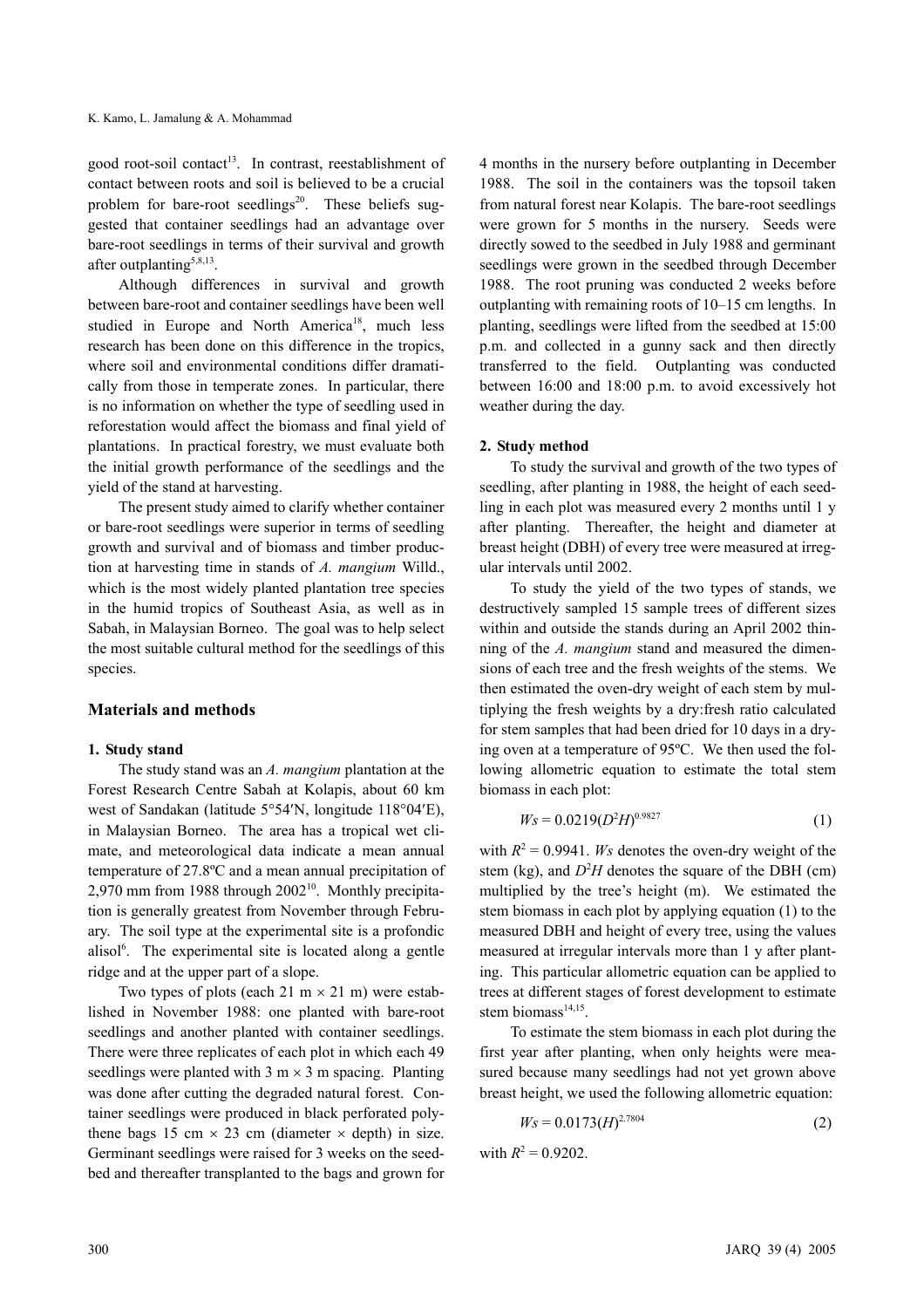# **Results**

### **1. Survival**

The postplanting survivorship curves for the bareroot and container seedlings for 14 y in the field are shown in Fig. 1. The mean survival rate was 89% for the bare-root seedlings and 92% for the container seedlings during the first year after planting. The corresponding mean survival rates were 63% and 71% 14 y after planting. The values for corresponding survival rates were transformed into arc sine and then analyzed by means of a two-sided paired *t*-test. Survival rates did not differ significantly between bare-root and container seedlings throughout the 14 y ( $p > 0.05$ ) (Fig. 1).

## **2. Growth of individual seedlings**

The height growth and stem weight increment up to 14 y after planting were analyzed by means of ANOVA. The results showed that both the height growth and stem weight increment were significantly larger for the container seedlings for at least 1 y after planting, although the magnitude of the difference was small (Table 1). Mean height growth and mean stem weight increment remained slightly larger in the container seedlings 4.7 y after planting. Thereafter, there were no significant differences between the two types of seedlings (Table 1). This pattern may have arisen from the fact that the initial height and stem weight were significantly larger for the container seedlings, but the difference was sufficiently small that, once planted, the bare-root seedlings soon caught up with the container seedlings (Table 1).

We also examined the relationship between height growth, stem weight increment, and initial seedling size for the 14-y period. We obtained a positive correlation coefficient by means of regression analysis for the entire 14-y period (Fig. 2). Within 1 y after planting, there was a significant but weak positive correlation between growth and initial size. Thereafter, the correlation tended to become weaker and, with few exceptions, was not significant after 4 y (Fig. 2). These findings suggest that the difference in height growth and stem weight increment between the bare-root and container seedlings resulted from the initial size differences between the two types of seedling. To test this hypothesis, we selected seedlings with similar sizes from the six study plots and compared their mean height growth and stem weight increment after planting by means of ANOVA (Table 2). Once again, the differences (slightly better growth for the container seedlings) were only significant for the first year after planting, despite the lack of any significant difference in initial size.







NS: Not significantly different ( $p > 0.05$ ) for 14 y after planting (*t-*test).



**Fig. 2. Correlation coefficients for the relationship between initial size and height growth and between initial size and weight increment (measured in terms of stem biomass) for the 14 y after planting**

seedlings grew larger than bare-root seedlings for at least the first year, after which the growth did not differ significantly, irrespective of any differences in initial seedling size. However, since we performed no measurements between 1 and 5 y after planting, we cannot state with any certainty how long the initial superiority of the container seedlings would last after planting.

#### **3. Biomass increment and stand yield**

We approximated the stem biomass for both bareroot and container seedlings using the Richards function $17$ that showed the best fit with the biomass as a function of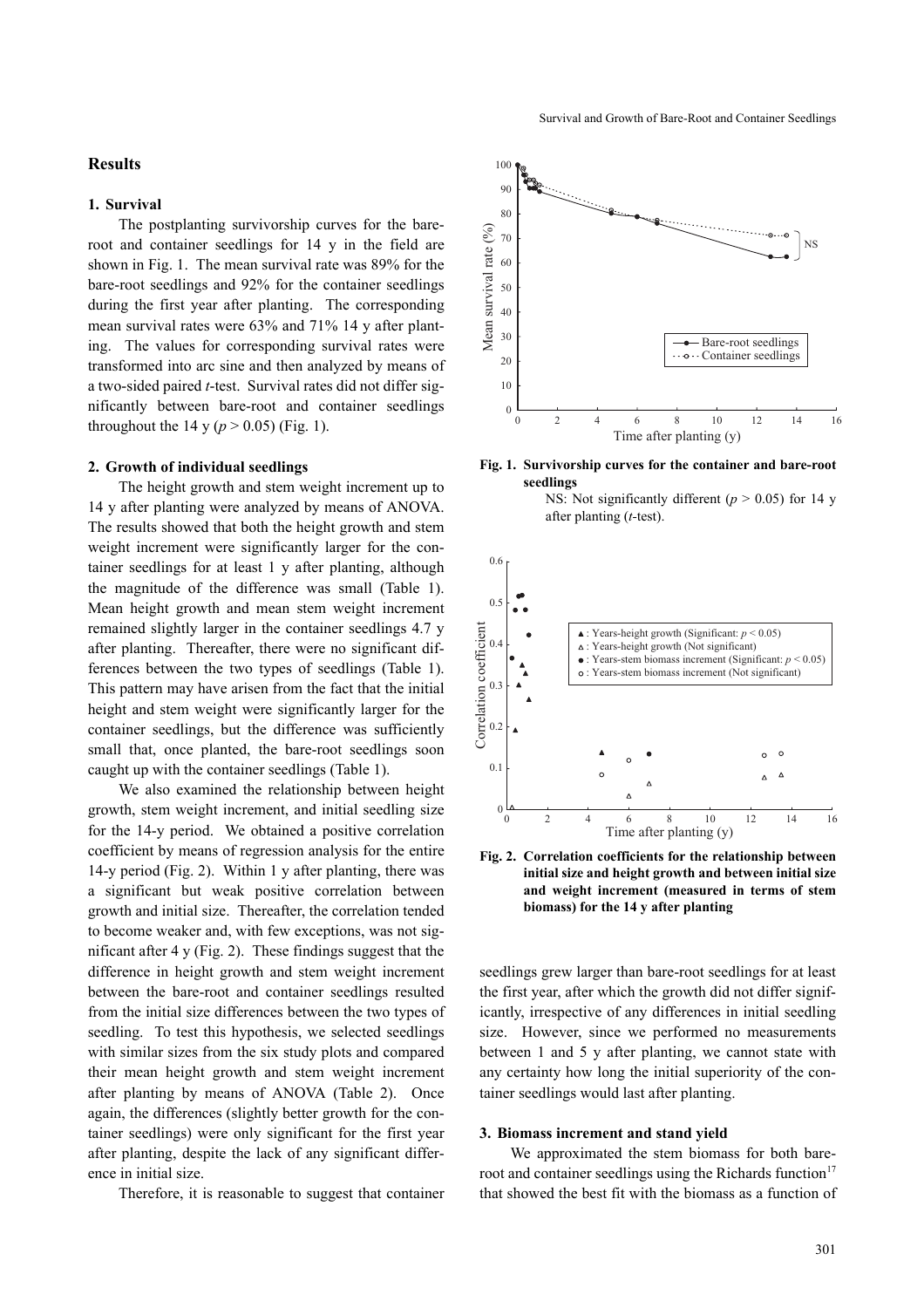|                                                                                |                                              |                      |                    |                |                |              | Time after planting |                         | $\odot$        |                |                |                                    |                |
|--------------------------------------------------------------------------------|----------------------------------------------|----------------------|--------------------|----------------|----------------|--------------|---------------------|-------------------------|----------------|----------------|----------------|------------------------------------|----------------|
|                                                                                |                                              | 0.00                 | 0.25               | 0.42           | 0.58           | 0.75         | 0.92                | $\equiv$                | 4.7            | 6.0            | 7.0            | $\overline{ }$<br>$\overline{2}$ . | S<br>$\Xi$     |
| Mean height growth after planting                                              | Bare-root seedlings                          | $0.39*$              | 0.12               | 0.48           | 0.98           | 1.84         | 2.74                | 3.84                    | 19.0           | 20.2           | 22.1           | 21.5                               | 21.7           |
| (m/y after planting)                                                           | Container seedlings                          | $0.50*$              | 0.14               | 0.59           | 1.20           | 2.16         | 3.06                | 4.13                    | 18.4           | 19.5           | 21.7           | 21.9                               | 22.2           |
| p-value                                                                        |                                              | 0.000                | 0.150              | 0.001          | 0.000          | 0.000        | 0.000               | 0.004                   | 0.033          | 0.135          | 0.439          | 0.493                              | 0.454          |
| Mean stem biomass increment after planting<br>(kg dry weight/y after planting) | Container seedlings<br>Bare-root seedlings   | $0.003*$<br>$0.001*$ | 0.003<br>0.002     | 0.023<br>0.012 | 0.086<br>0.045 | 0.29<br>0.17 | 0.65<br>0.44        | 1.31<br>1.01            | 116.0<br>115.8 | 165.6<br>165.3 | 209.3<br>208.5 | 315.0<br>305.9                     | 325.5<br>337.5 |
| $p$ -value                                                                     |                                              | 0.000                | 0.000              | 0.000          | 0.000          | 0.000        | 0.000               | 0.000                   | 0.971          | 0.982          | 0.962          | 0.773                              | 0.730          |
|                                                                                |                                              |                      |                    |                |                |              |                     | Time after planting (y) |                |                |                |                                    |                |
|                                                                                |                                              | 0.00                 | 0.25               | 0.42           | 0.58           | 0.75         | 0.92                | $\Xi$                   | 4.7            | 6.0            | 7.0            | 7<br>$\overline{5}$                | $\Xi$          |
| Mean height growth after planting<br>(m/y after planting)                      | seedlings<br>Bare-rooted                     | $0.46*$<br>$0.47*$   | 0.10<br>0.18       | 0.64<br>64.0   | 1.29<br>1.05   | 2.25<br>1.92 | 3.16<br>2.85        | 3.96<br>4.33            | 19.3<br>19.1   | 20.0<br>20.1   | 21.9<br>22.5   | 21.5<br>21.3                       | 21.5<br>$21.7$ |
|                                                                                | sedlings<br>Container s                      |                      |                    |                |                |              |                     |                         |                |                |                |                                    |                |
| p-value                                                                        |                                              | 0.189                | 0.010              | 0.033          | 0.008          | 0.012        | 0.043               | 0.021                   | 0.685          | 0.913          | 0.567          | 0.826                              | 0.846          |
| Mean stem biomass increment after planting<br>(kg dry weight/y after planting) | Bare-rooted seedlings<br>Container seedlings | $0.002*$<br>$0.002*$ | $0.002\,$<br>0.003 | 0.014<br>0.023 | 0.056<br>0.087 | 0.29<br>0.20 | 0.65<br>0.50        | 1.39<br>$\Xi$           | 117.9<br>117.3 | 162.4<br>165.9 | 213.6<br>197.7 | 306.3<br>276.8                     | 290.7<br>326.1 |
| p-value                                                                        |                                              | 0.181                | 0.007              | 0.012          | 0.002          | 0.004        | 0.024               | 0.012                   | 0.964          | 0.875          | 0.621          | 0.654                              | 0.619          |

|   | l              |  |
|---|----------------|--|
|   |                |  |
|   |                |  |
|   |                |  |
|   |                |  |
|   |                |  |
|   |                |  |
|   |                |  |
|   |                |  |
|   |                |  |
|   |                |  |
|   |                |  |
|   |                |  |
|   |                |  |
|   |                |  |
|   |                |  |
|   |                |  |
|   |                |  |
|   |                |  |
|   | ä              |  |
|   |                |  |
|   |                |  |
|   |                |  |
|   |                |  |
|   |                |  |
|   |                |  |
|   | $\overline{a}$ |  |
|   |                |  |
| i |                |  |
|   |                |  |
|   | ı              |  |
|   |                |  |
|   |                |  |
|   |                |  |
|   |                |  |
|   |                |  |
|   |                |  |
|   |                |  |
|   |                |  |
|   |                |  |
|   |                |  |
|   |                |  |
|   |                |  |
|   |                |  |
|   |                |  |
|   |                |  |
|   |                |  |
|   |                |  |
|   |                |  |
|   |                |  |
|   |                |  |
|   |                |  |
|   |                |  |
|   |                |  |
|   |                |  |
|   |                |  |
|   |                |  |
|   |                |  |
|   |                |  |
|   |                |  |
|   |                |  |
|   |                |  |
|   |                |  |
|   |                |  |
|   | Ï              |  |
|   |                |  |
|   |                |  |
|   |                |  |
|   | l              |  |
|   |                |  |
|   |                |  |
|   |                |  |
|   |                |  |
|   |                |  |
|   |                |  |
|   |                |  |
|   |                |  |
|   |                |  |
|   |                |  |
|   |                |  |
|   |                |  |
|   |                |  |
|   | J<br>ē         |  |

|                                                        |                          |                      |                                             |                                                                               |                                                       |                     | Time after planting $(\mathbf{y})$                            |                |                     |                                             |                |                                                  |                  |
|--------------------------------------------------------|--------------------------|----------------------|---------------------------------------------|-------------------------------------------------------------------------------|-------------------------------------------------------|---------------------|---------------------------------------------------------------|----------------|---------------------|---------------------------------------------|----------------|--------------------------------------------------|------------------|
|                                                        |                          | 0.00                 | 0.25                                        |                                                                               |                                                       | 0.75                |                                                               |                | $0.92$ 1.1 4.7      |                                             | 6.0 $7.0$ 12.7 |                                                  | 13.5             |
| Mean height growth after planting                      | seedlings<br>Bare-rooted | $0.46*$<br>0.47*     |                                             | $\begin{array}{c c}\n 0.42 \\  \hline\n 0.49 \\  \hline\n 0.64\n \end{array}$ | $\begin{array}{c c} 0.58 \\ 1.05 \\ 1.29 \end{array}$ |                     |                                                               |                |                     |                                             |                |                                                  |                  |
| (m/y after planting)                                   | Container seedlings      |                      | $\begin{array}{c} 0.10 \\ 0.18 \end{array}$ |                                                                               |                                                       |                     |                                                               | $3.96$<br>4.33 | $\frac{19.3}{19.1}$ | $\begin{array}{c} 20.1 \\ 20.0 \end{array}$ | 22.5<br>21.9   | $\begin{array}{c}\n 21.3 \\  21.5\n \end{array}$ | $21.5$<br>$21.7$ |
| $p$ -value                                             |                          | 0.189                | 0.010                                       | 0.033                                                                         | 0.008                                                 | $\frac{1.92}{2.25}$ | $\begin{array}{c} 2.85 \\ 3.16 \\ 0.043 \end{array}$          | 0.021          | $-0.685$            | 0.913                                       | 0.567          | 0.826                                            | 0.846            |
| Mean stem biomass increment after planting Bare-rooted | seedlings                |                      | 0.002                                       |                                                                               |                                                       |                     |                                                               |                |                     |                                             |                |                                                  |                  |
| (kg dry weight/y after planting)                       | sedlings<br>Container se | $0.002*$<br>$0.002*$ | 0.003                                       | $\frac{0.014}{0.023}$                                                         | $0.056$<br>$0.087$                                    |                     | $\begin{array}{ccc}\n0.20 & 0.50 \\ 0.29 & 0.65\n\end{array}$ | 1.11<br>1.39   | 117.3<br>117.9      | 165.9<br>162.4                              | 213.6<br>197.7 | 306.3<br>276.8                                   | 326.1<br>290.7   |
| p-value                                                |                          | 0.181                | $0.007$                                     | 0.012                                                                         | 0.002                                                 | 0.004               | 0.024                                                         | 0.012          | 0.964               | 0.875                                       | 0.621          | 0.654                                            | 0.619            |
| $*$ Initial $\vec{a}$ Significance was tested by ANOVA |                          |                      |                                             |                                                                               |                                                       |                     |                                                               |                |                     |                                             |                |                                                  |                  |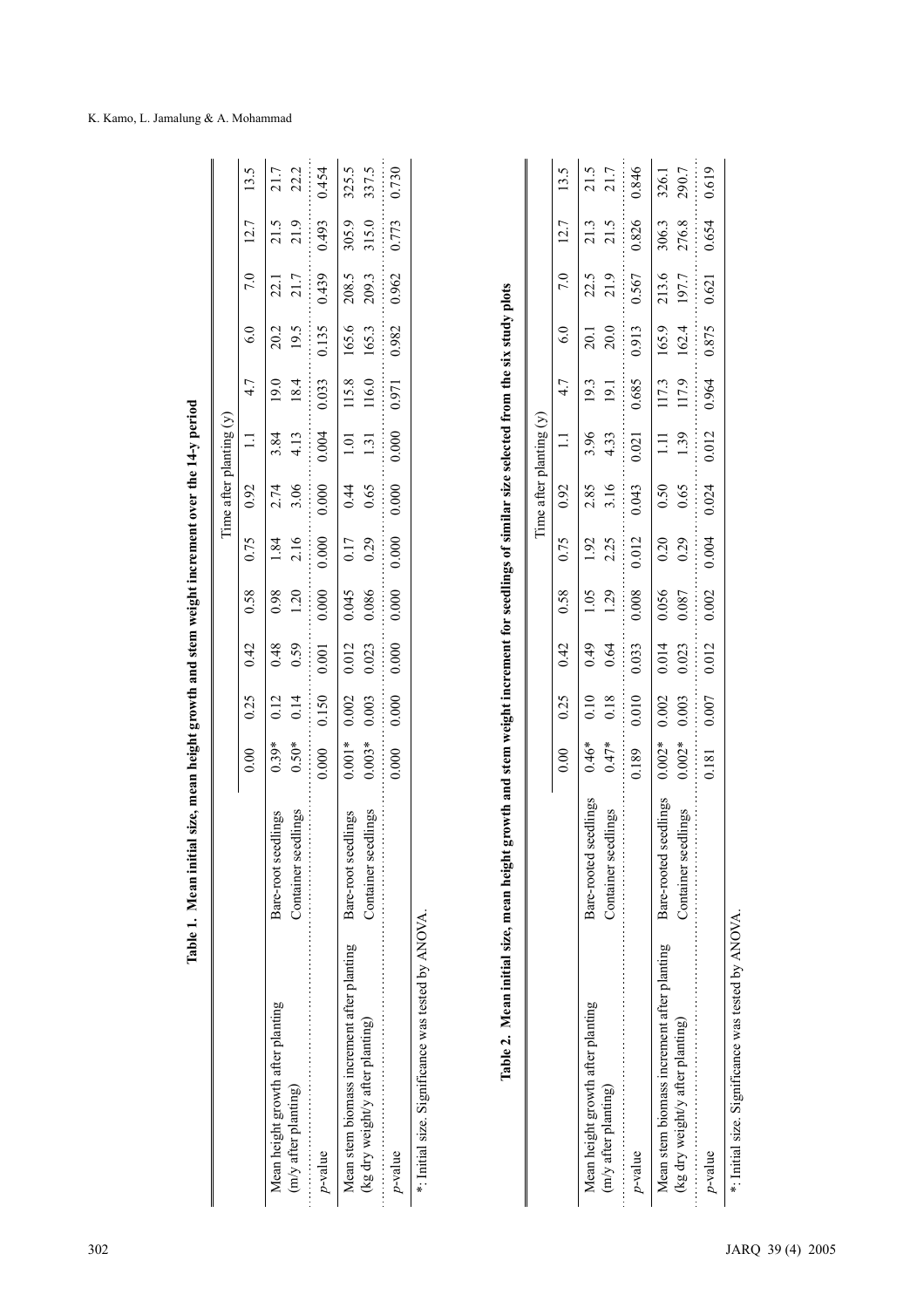time (Fig. 3). The *A. mangium* stands planted with bareroot and container seedlings had nearly reached their maximum stem biomass after 14 y. In the early stages of growth (up to about 6 y after planting), the growth curves for the two seedling types showed a similar trend, but thereafter the biomass of the plantations of container



**Fig. 3. Stem biomass as a function of stand age** Data are plotted using the Richards function<sup>17</sup>. Vertical bars represent standard errors.



**Fig. 4. Mean annual increment (MAI) of stem biomass as a function of stand age**

seedlings tended to become larger than that of the bareroot seedlings. However, a two-sided paired *t*-test showed that this difference was not significant ( $p > 0.05$ ) at any point during the 14 y after planting.

We also compared the potential yield in terms of stems that could be used as lumber (e.g., suitable for furniture and construction). *Acacia mangium* can be used for furniture and cabinet construction, as well as for construction lumber<sup>12</sup>. The minimum DBH for using this species to create these products is  $24 \text{ cm}^{23}$ . Thus, we compared the number of trees that reached at least 24 cm in DBH at 7 and 14 y after planting (Table 3). The 7-yold plantation represents the expected optimal rotation period for maximum sustained biomass production, which is indicated by the stand age at which peak mean annual increment (MAI) occurs<sup>2</sup>. In both stands, peak MAI appeared at around 7 y after planting (Fig. 4). The 14-y-old plantation represents the period of nearly maximum stem biomass that is expected to produce the approximately maximum lumber production for the short rotation tree species of *A. mangium* in both plots (Fig. 3). Although there were slightly more large trees in the container plantation, there was no significant difference in the mean number of stems suitable for lumber at 7 and 14 y after planting (Table 3).

# **Discussion**

In the humid tropical areas of Southeast Asia, which include our study area in Sabah, Malaysian Borneo, *A. mangium* is often used for reforestation. The most common method for raising seedlings of this species in the Sabah region is in containers<sup>3</sup>, and bare-root seedlings are rarely used for this species. However, it was not known whether container seedlings were truly superior to bareroot seedlings in terms of survival, growth, and final yield. We intended to challenge this matter. However, the results obtained here are based on a small-scale experiment with 3 replications on one specific site in eastern Sabah. Thus the interpretation of the results from this study is not free from the experimental limitations.

In our experiment, the survival rate did not differ between the bare-root and container seedlings throughout the experimental period, which lasted 14 y after plant-

|  |  | Table 3. Mean number of stems potentially suitable for lumber production |  |  |  |  |
|--|--|--------------------------------------------------------------------------|--|--|--|--|
|--|--|--------------------------------------------------------------------------|--|--|--|--|

| Plantation age<br>(v) | Plantation of bare-root seedling no.<br>$(no. 441 m-2)$ | Plantation of container seedling no.<br>$(no. 441 m-2)$ | <i>p</i> -value |
|-----------------------|---------------------------------------------------------|---------------------------------------------------------|-----------------|
| 7-y-old               |                                                         |                                                         | 0.4227          |
| $14-y$ -old           |                                                         | 20                                                      | 0.6167          |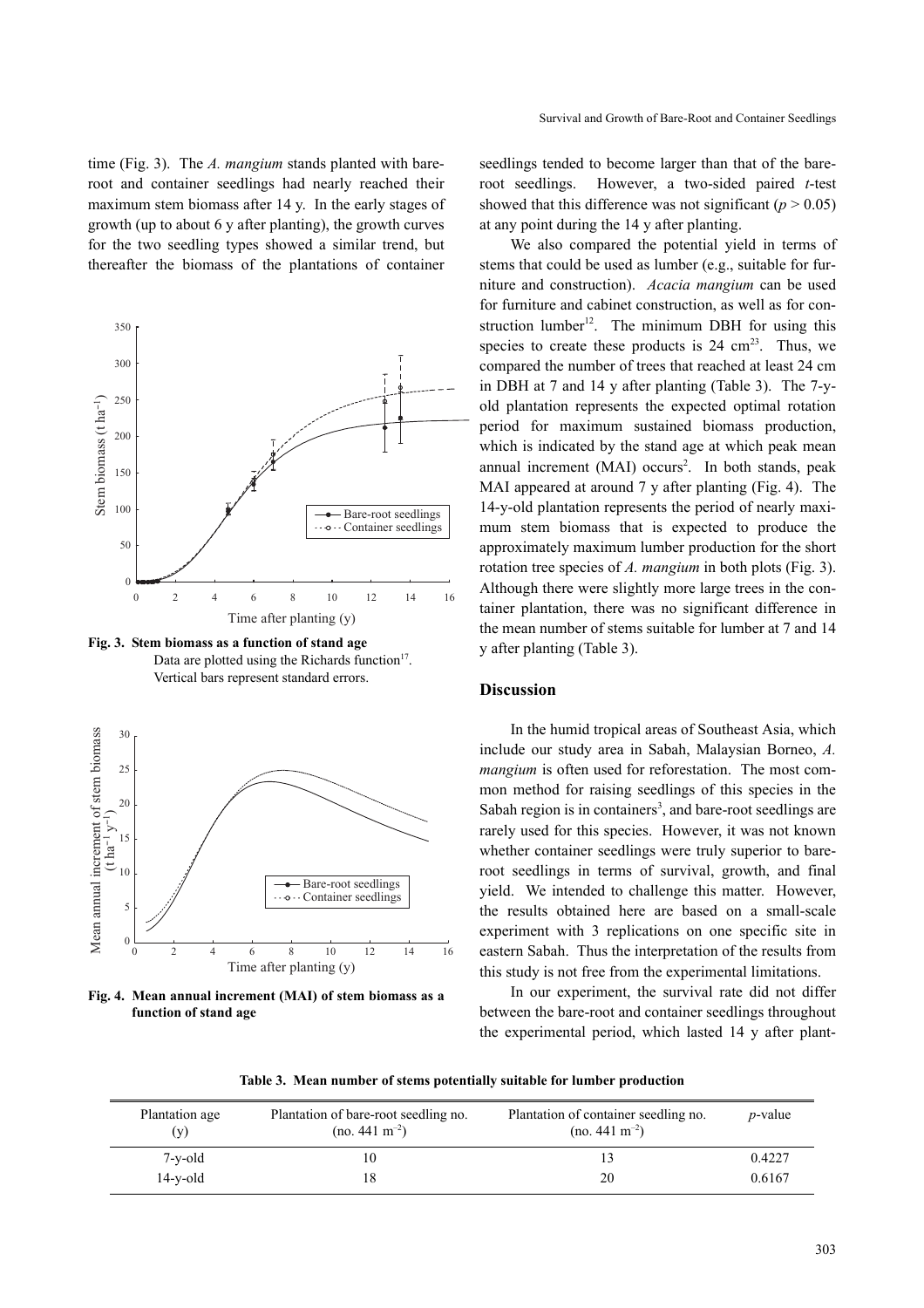

**Fig. 5. Monthly rainfall for the first 12 months after planting (November 1988 to October 1989) in the Sandakan study area** Data provided by the Malaysian Meteorological

Service<sup>10</sup>.

ing. Initial survival was comparably high, at around 90%, for both types of seedlings. The individual growth would be larger in container plantations for at least 1 y after planting, though this difference seemed to disappear after about 6 y.

It has often been claimed that container seedlings retain the rooting medium around their roots, and that this favors good root-soil contact at the time of planting and thereafter<sup>13, 21</sup>, whereas bare-root seedlings have a sometimes crucial problem reestablishing contact between their roots and the soil after planting<sup>20</sup>. This close contact between roots and soil after planting might be one factor that increased the initial growth of container seedlings compared with that of bare-root seedlings. However, this factor did not affect seedling survival. High initial survival of both types of seedling might have reflected the amount and pattern of rainfall after planting, as it rained heavily from November 1988 to January 1989 in Sandakan (Fig. 5), which would provide the seedlings with adequate levels of soil moisture. Thus, neither type of seedling, especially the bare-root seedlings that are believed to be seriously influenced by soil moisture deficits<sup>5,19</sup>, suffered from severe soil conditions after planting. The lack of such stress may have kept the initial survival rate high.

Planting time might also have affected the initial survival rate. Wyatt-Smith<sup>22</sup> stated that bare-root seedlings should be planted before about 11:00 a.m. in tropical Malaysia. At our study site, planting was done between 16:00 and 18:00 p.m. to avoid heat stress on the seedlings, and the bare-root seedlings showed the same high initial survival rate as the container seedlings. This suggests that planting in the late afternoon is a viable alternative to morning planting. Daily weather in this region varies over time and is not predictable throughout the year as a result of convection and the mixture of cold and warm atmospheric processes in the tropics $11$ . Soil water decreases over the course of the day after rainfall throughout the year at our research site (Inagaki, M., Forestry and Forest Products Research Institute, Japan, personal communication). These suggest that seedlings planted in the morning might suffer from soil water deficits immediately after planting. Soil water remained nearly constant or decreased little at night at the research site (Inagaki, M., Forestry and Forest Products Research Institute, Japan, personal communication). We also observed that dew supplied a certain amount of water in the soil at night. Thus, planting in late afternoon appears to be a robust alternative to morning planting.

In general, the initial size of seedlings affects their growth after outplanting<sup>4,21</sup>. In our experiment, however, the influence of differences in initial size on seedling growth was limited to the first few years after planting, although our results did suggest that the initial size of the seedlings was a potentially important factor. The two types of seedlings are raised differently, so it is often difficult to use comparable sizes of seedlings in studies. In temperate areas, the performance of bare-root and container seedlings have been compared frequently, but there have been inconsistent results according to the studies in temperate zones**<sup>7</sup>** . Differences in the initial sizes of the seedlings being compared might be one reason for this inconsistency.

In our experiment, after the initial growth stage, individual growth did not differ significantly between the bare-root and container seedlings. This may be due to differences in microsites among the individual trees and in the extent of intraspecific competition and their effects on tree growth rather than differences in growth performance between the two types of seedlings after the establishment of seedlings.

At the stand level, there was no significant difference in total biomass between the two types of seedlings up to 14 y after planting even if the mean biomass was larger in container seedlings than in bare-roots on the latter stage of forest development that might be affected by microsites and intraspecific competition. Similarly, the number of trees potentially suitable for lumber at two rotation periods (7 and 14 y) did not differ significantly. These results suggest that there would be no difference in the final yield of plantations created by planting bare-root and container seedlings at our study site.

From these results, it appears that the survival rate, biomass production, and final yield of the plantations were not affected by the type of planted seedlings, regardless of any initial superiority in the individual growth of container seedlings. Therefore, other factors